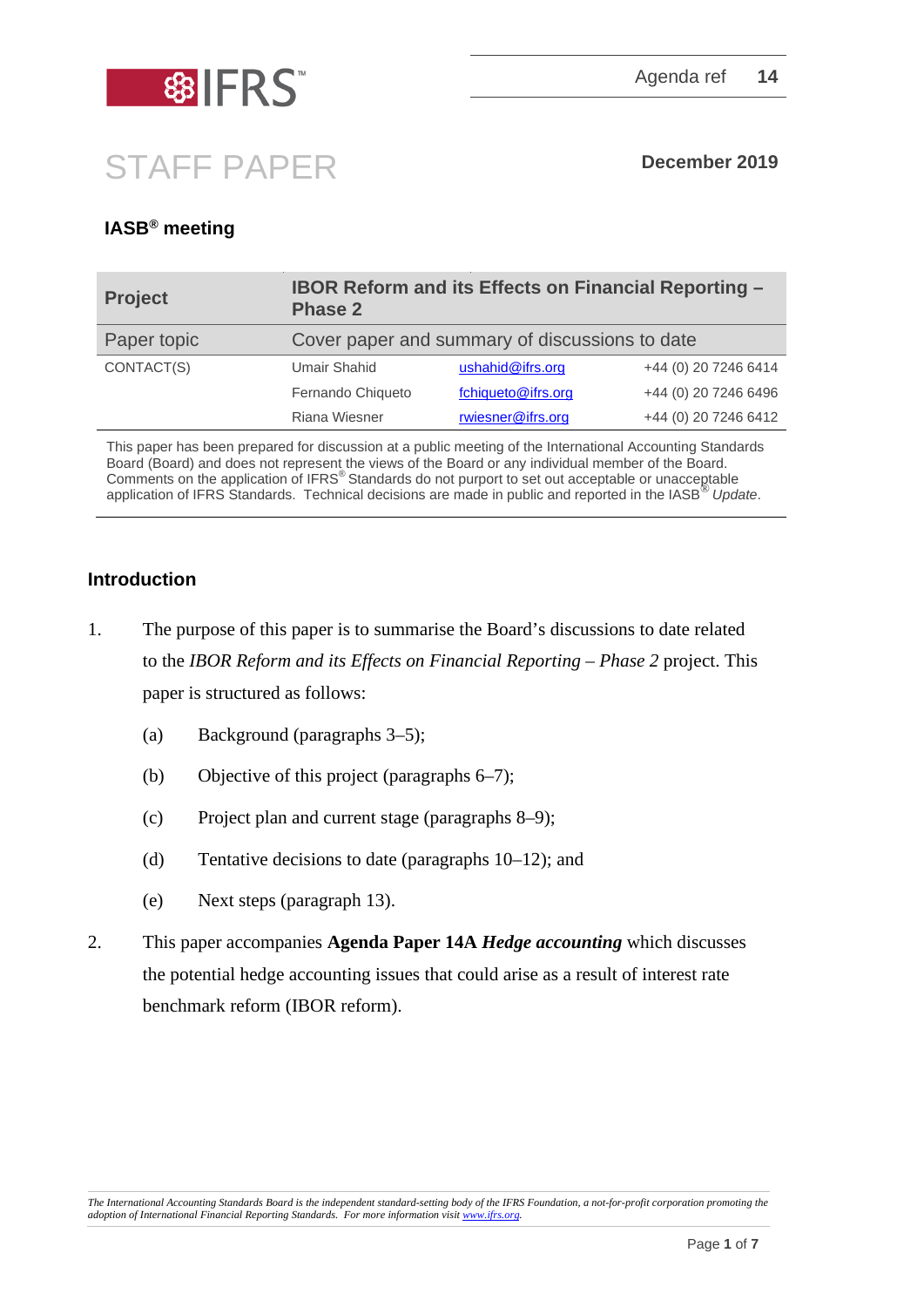#### **Background**

- <span id="page-1-0"></span>3. In September 2019, the Board issued *Interest Rate Benchmark Reform* (Amendments to IFRS 9, IAS 39 and IFRS 7) to provide exceptions from some specific hedge accounting requirements as a result of uncertainty arising from IBOR reform – ie 'pre-replacement' issues. These pre-replacement issues were addressed as a priority in the first phase of the project, because they could affect financial reporting in the period before the replacement or reform of interest rate benchmarks.
- 4. As discussed at the September 2019 Board meeting, the staff have engaged with securities regulators, central banks, audit firms, industry groups and financial institutions to obtain an understanding of the effects of IBOR reform on financial reporting. The staff also gathered input from the Accounting Standards Advisory Forum and considered the feedback received from comment letters<sup>[1](#page-1-3)</sup> on the May 2019 Exposure Draft *Interest Rate Benchmark Reform* to identify potential issues for the Board to consider as part of Phase 2.
- <span id="page-1-1"></span>5. With the conclusion of Phase 1 of the project, at the September 2019 Board meeting, the staff presented the preliminary scope of the potential issues to be considered during Phase 2 and the proposed order in which these issues should be discussed with the Board.<sup>[2](#page-1-4)</sup>

#### **Objective of this project**

<span id="page-1-2"></span>6. As the scope of the issues to be considered by the Board in Phase 2 is broader than the previous phase of the project, thereby increasing the opportunity for 'scope creep', the staff believe that defining the objective of Phase 2 would be important to guide the Board in determining whether and how the various potential issues should be addressed.

<span id="page-1-3"></span><sup>1</sup> For further information, refer to the July 2019 Agenda Paper 14A *Summary of feedback from comment letters* and Agenda Paper 14B *Additional issues for consideration before finalising the proposed amendments*.

<span id="page-1-4"></span><sup>&</sup>lt;sup>2</sup> The Board decided to start Phase 2 with classification and measurement given any decisions in this regard will impact the analysis of the other issues in the scope. Refer to the September 2019 Agenda Paper 14 *Project plan and preliminary timing* for further information about the project plan.

IBOR Reform and its Effects on Financial Reporting – Phase 2 │ Cover paper and summary of discussions to date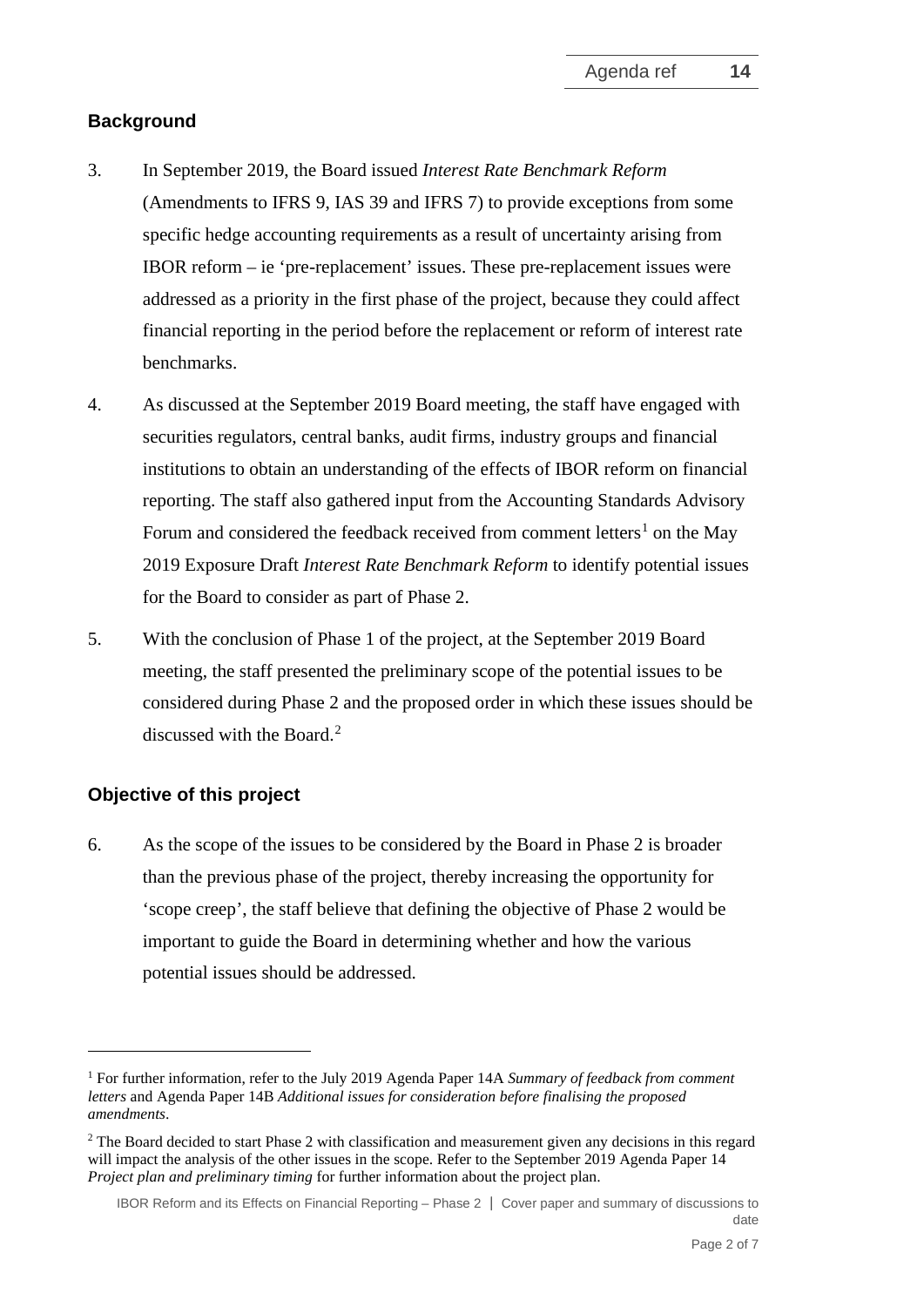<span id="page-2-0"></span>7. Consistent with the overall objective of financial reporting as set out in the *Conceptual Framework*, the staff are of the view that the objective of Phase 2 should be to provide useful information about the effects of the transition to alternative benchmark rates on an entity's financial statements and support preparers in applying the requirements of the IFRS Standards during IBOR reform. This will assist the Board in assessing whether it should take any action in the form of amendments to IFRS Standards, which could include narrow-scope exceptions, additional application guidance or illustrative examples.

#### **Project plan and current stage**

- <span id="page-2-1"></span>8. As mentioned in paragraph [4,](#page-1-1) the staff presented the preliminary scope of the potential issues to be considered during Phase 2 and the proposed order in which these issues should be discussed with the Board. Following the discussion on classification and measurement of financial instruments, held at the October 2019 Board meeting, the next key area for discussion with the Board is the potential hedge accounting issues that could arise as a result of IBOR reform, which are discussed in Agenda Paper 14A of the December 2019 meeting.
- <span id="page-2-2"></span>9. In view of the September 2019 discussions, the staff prepared the following chart which outlines the indicative timing and key areas for discussion with the Board during Phase 2 of the project.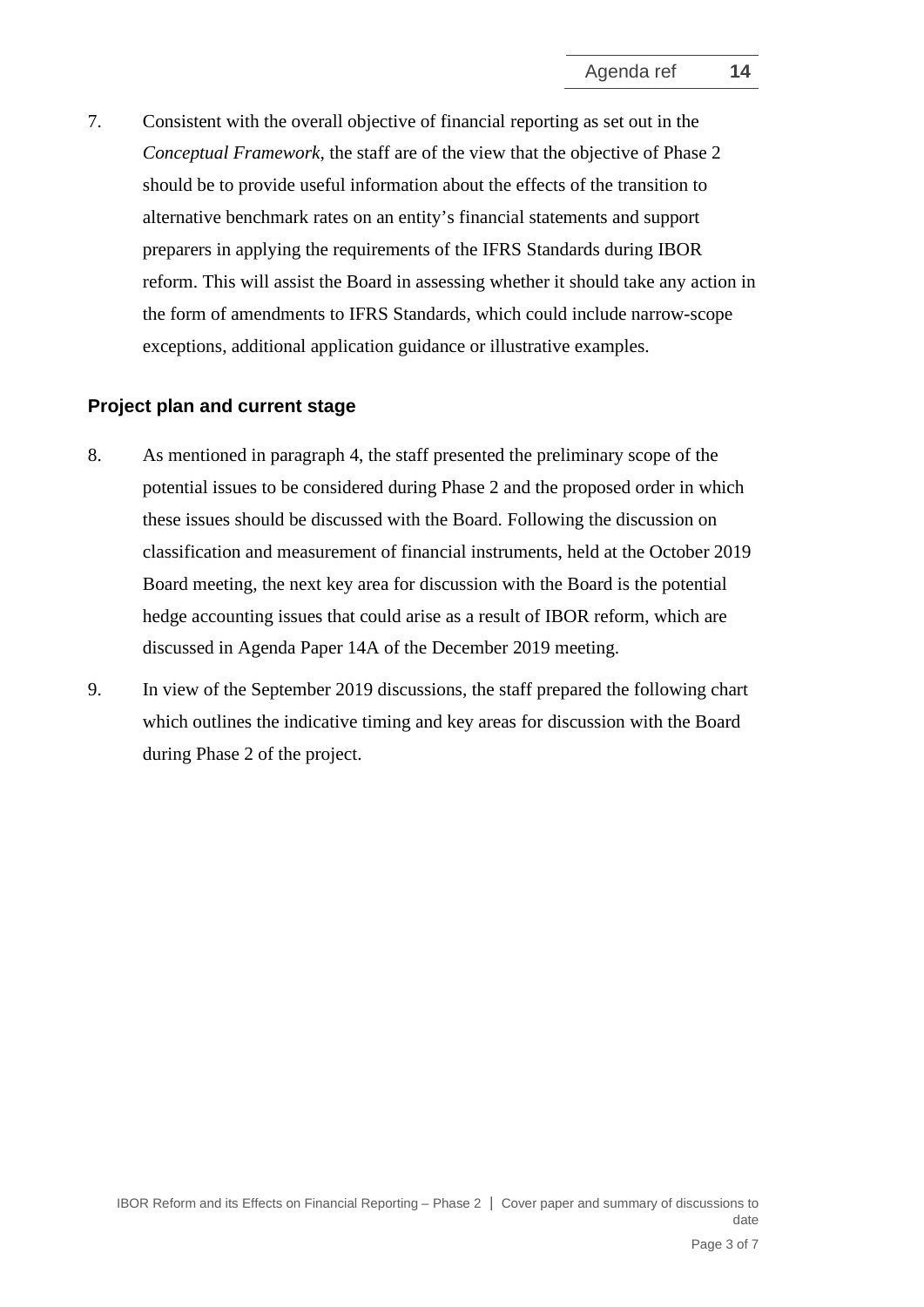

#### **Note:**

--- Current stage

### **Tentative decisions to date**

- <span id="page-3-0"></span>10. The Board met on 23 October 2019 to discuss potential accounting issues related to the classification and measurement of financial instruments that could arise as a result of IBOR reform. The Board tentatively decided to amend IFRS 9 *Financial Instruments* to:
	- (a) clarify that, even in the absence of an amendment to the contractual terms of a financial instrument, a change in the basis on which the contractual cash flows are determined that alters what was originally anticipated constitutes a modification of a financial instrument in accordance with IFRS 9.
	- (b) provide a practical expedient allowing an entity to apply paragraph B5.4.5 of IFRS 9 to account for modifications to the interest rate benchmark on which a financial instrument's contractual cash flows are based, that are: (a) required as a direct consequence of IBOR reform; and (b) done on an economically equivalent basis. For ease of

IBOR Reform and its Effects on Financial Reporting – Phase 2 │ Cover paper and summary of discussions to date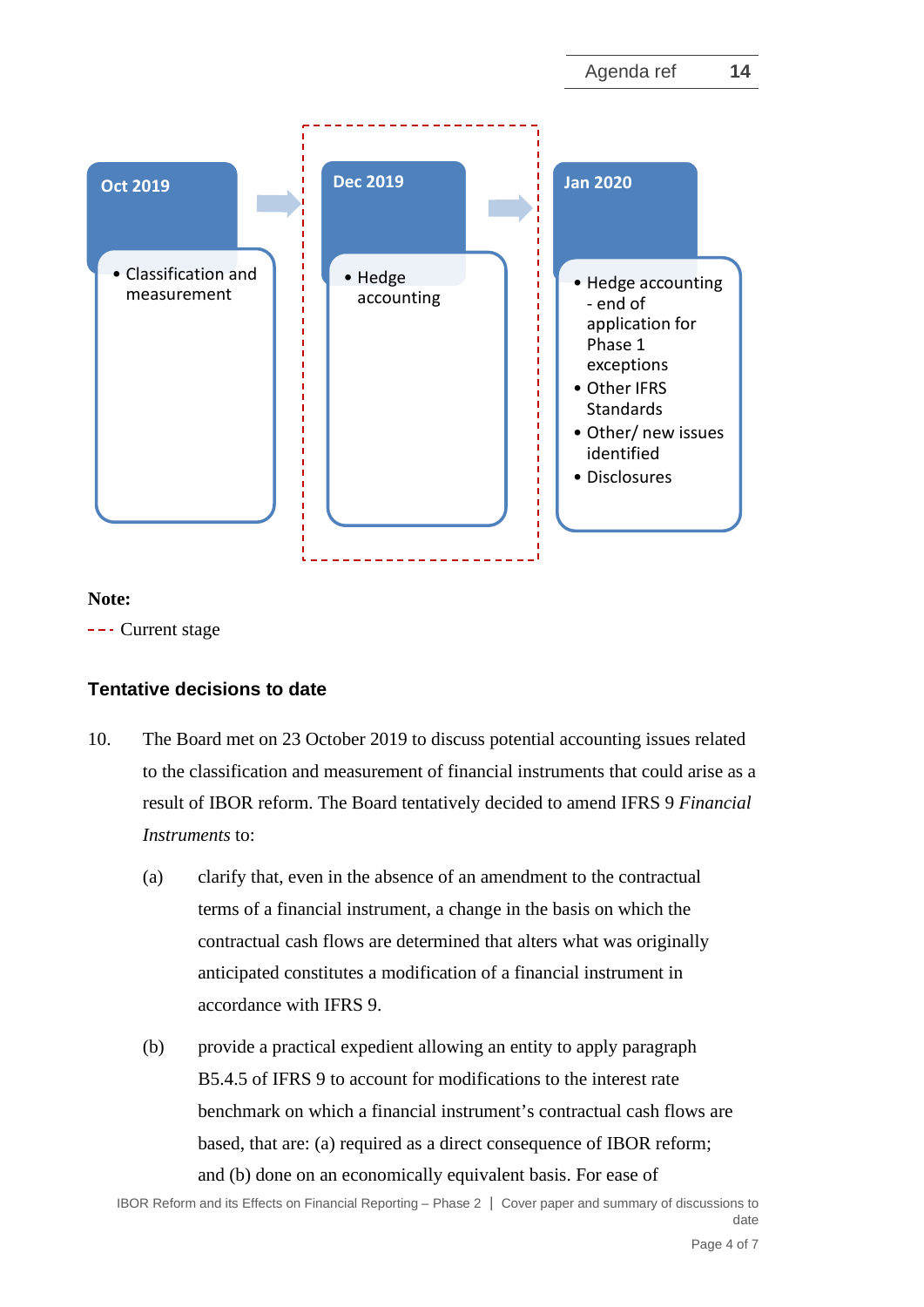reference, these are referred to as modifications 'directly required by the reform'. The Board also tentatively decided to provide examples in IFRS 9 of modifications that are directly required by the reform, and examples of those that are not.

- (c) clarify that an entity should first apply paragraph B5.4.5 of IFRS 9 to account for modifications directly required by the reform to which the practical expedient applies. Thereafter, an entity should apply the current IFRS 9 requirements to determine if any other modifications are substantial; if those modifications are not substantial, the entity should apply paragraph 5.4.3 of IFRS 9.
- 11. The following flowchart summarises the Board's discussions and tentative decisions reached at the October 2019 Board meeting, and the staff recommendations for hedge accounting that are subject to discussion with the Board at the December 2019 and January 2020 meetings.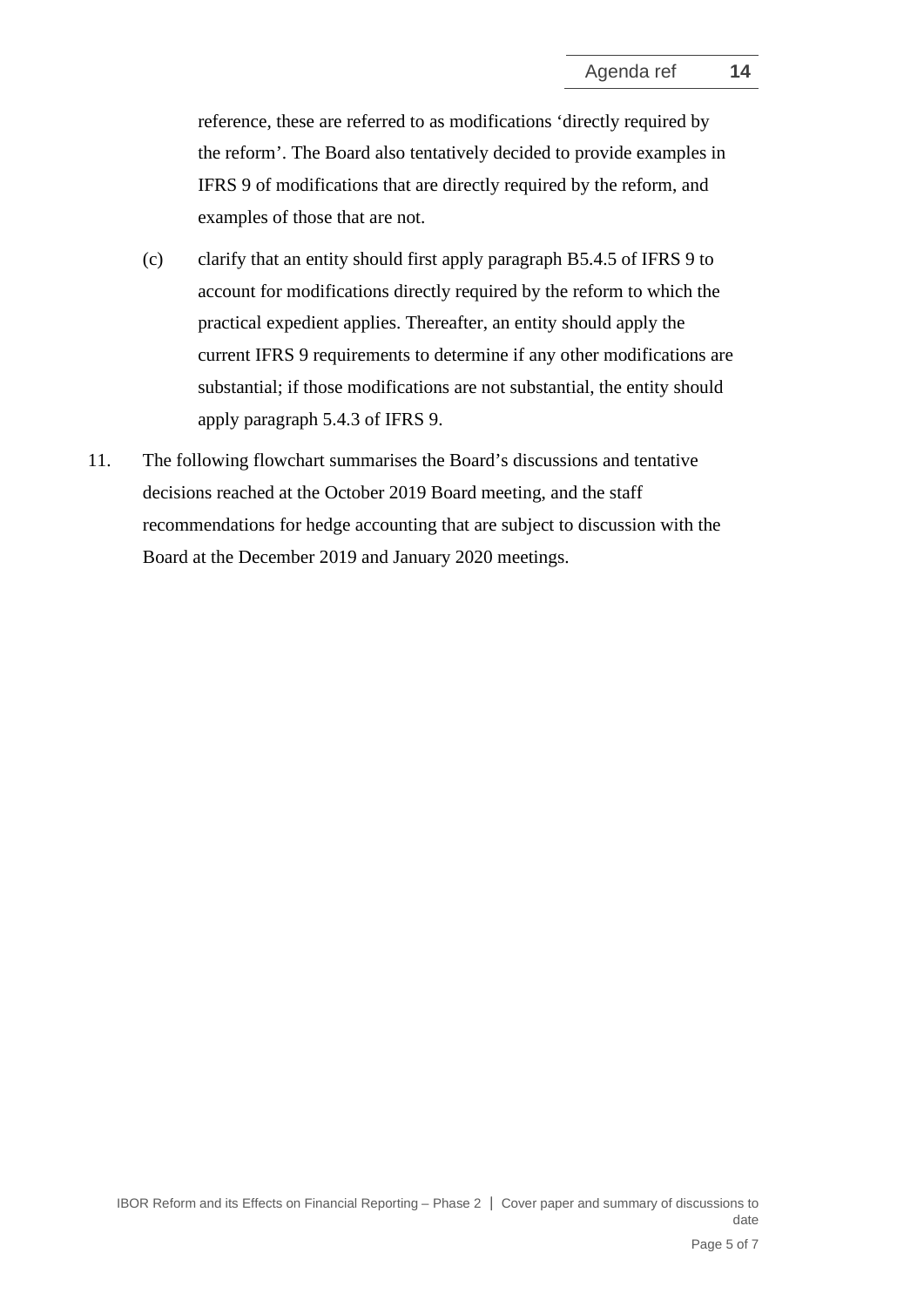